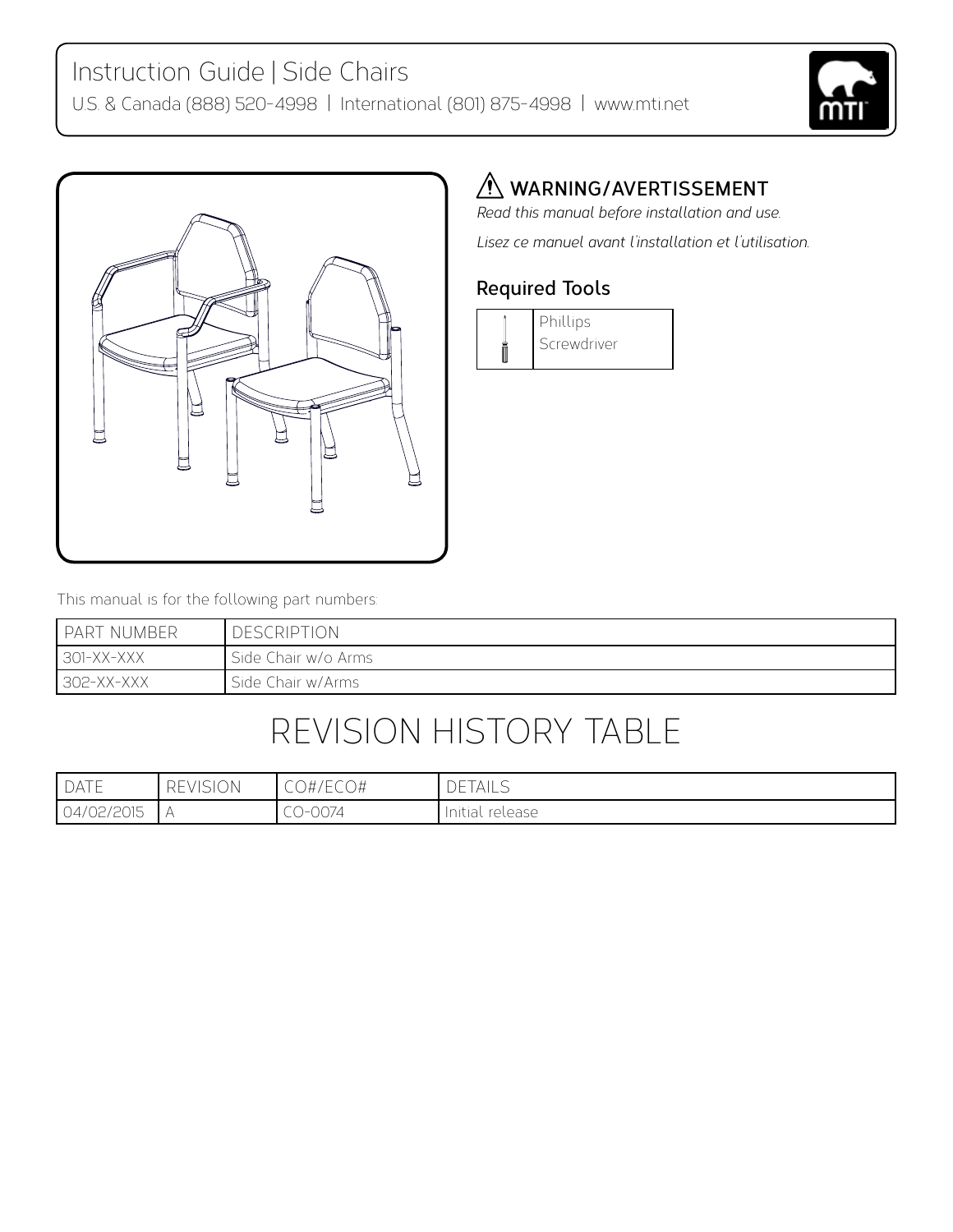#### **Assembly**

To assemble a side chair follow the steps below:

- 1. Attach the upholstered seat cushion to the frame of the chair using the M6 x 45mm bolts with a Phillips screwdriver (Figure 1).
- 2. Attach the upholstered back cushion to the frame of the chair using the (4) #10 x 1-1/4" wood screws with a Phillips screwdriver (Figure 2).
- 3. Twist feet to level the chair on uneven surfaces (Figure 3).



Figure 1



Figure 2



Figure 3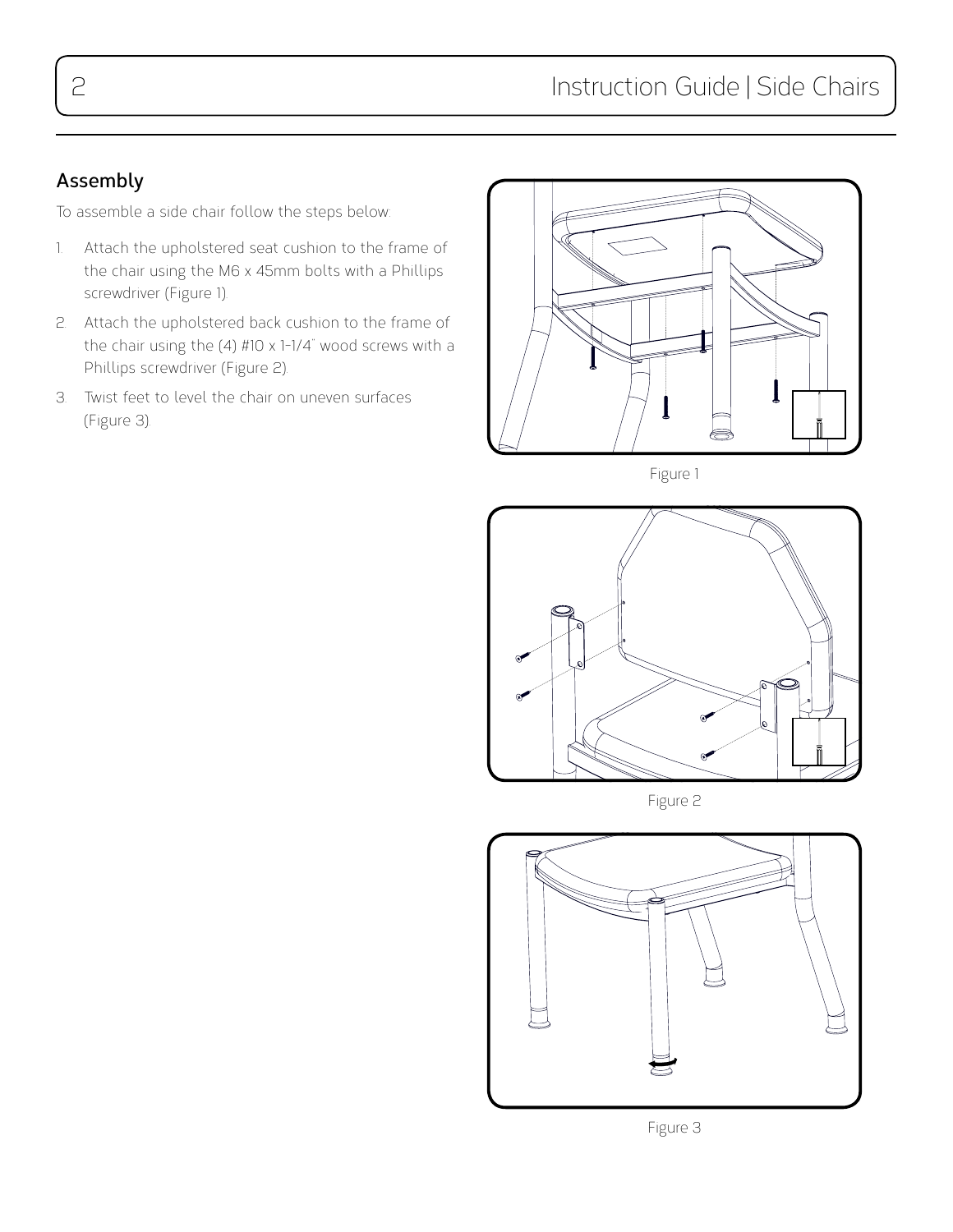| $\widetilde{G}$ | <b>DESCRIPTION</b>                               |
|-----------------|--------------------------------------------------|
|                 | SIDE CHAIR w/o ARMS, UNUPHOLSTERED               |
|                 | FRAME, SIDE CHAIR w/o ARMS                       |
|                 | LEVELING FOOT, SIDE CHAIR                        |
|                 | BUGLE HEAD PHILLIPS WOOD SCREW, 10 X 1-1/4 BLACK |
|                 | TRUSS HEAD PHILLIPS SCREW, M6-1.0 X 45 ZINC      |
|                 | END PLUG, SIDE CHAIR                             |
|                 | JPH CUSHION, SIDE CHAIR SEAT                     |
|                 | JPH CUSHION, SIDE CHAIR BACK                     |
|                 |                                                  |

THE XX OF DRAWING/PART NUMBER REFERS TO CONSTRUCTION CODE. THE XX OF DRAWING/PART NUMBER REFERS TO CONSTRUCTION CODE. CONTACT MTI FOR SPECIFIC COLOR AND CONSTRUCTION CODES. CONTACT MTI FOR SPECIFIC COLOR AND CONSTRUCTION CODES.THE XXX OF DRAWING/PART NUMBER REFERS TO COLOR CODE. THE XXX OF DRAWING/PART NUMBER REFERS TO COLOR CODE.



302-XX-XXX SIDE CHAIRS W/ARMS 301 xx-xxx side chair w/o arms 302-xx-xxx side chairs w/arms

| PART NUMBER     | <b>ALC</b> | <b>DESCRIPTION</b>                               |
|-----------------|------------|--------------------------------------------------|
| 130-0003        |            | SIDE CHAIR w/ARMS, UNUPHOLSTERED                 |
| 130-0010        |            | FRAME, SIDE CHAIR w/ARMS                         |
| 130-0009        |            | LEVELING FOOT, SIDE CHAIR                        |
| 130-0013        |            | BUGLE HEAD PHILLIPS WOOD SCREW, 10 X 1-1/4 BLACK |
| 130-0012        |            | TRUSS HEAD PHILLIPS SCREW, M6-1.0 X 45 ZINC      |
| 130-0004-XX-XXX |            | UPH CUSHON, SIDE CHAIR SEAT                      |
| 130-0005-XX-XXX |            | JPH CUSHION, SIDE CHAIR BACK                     |